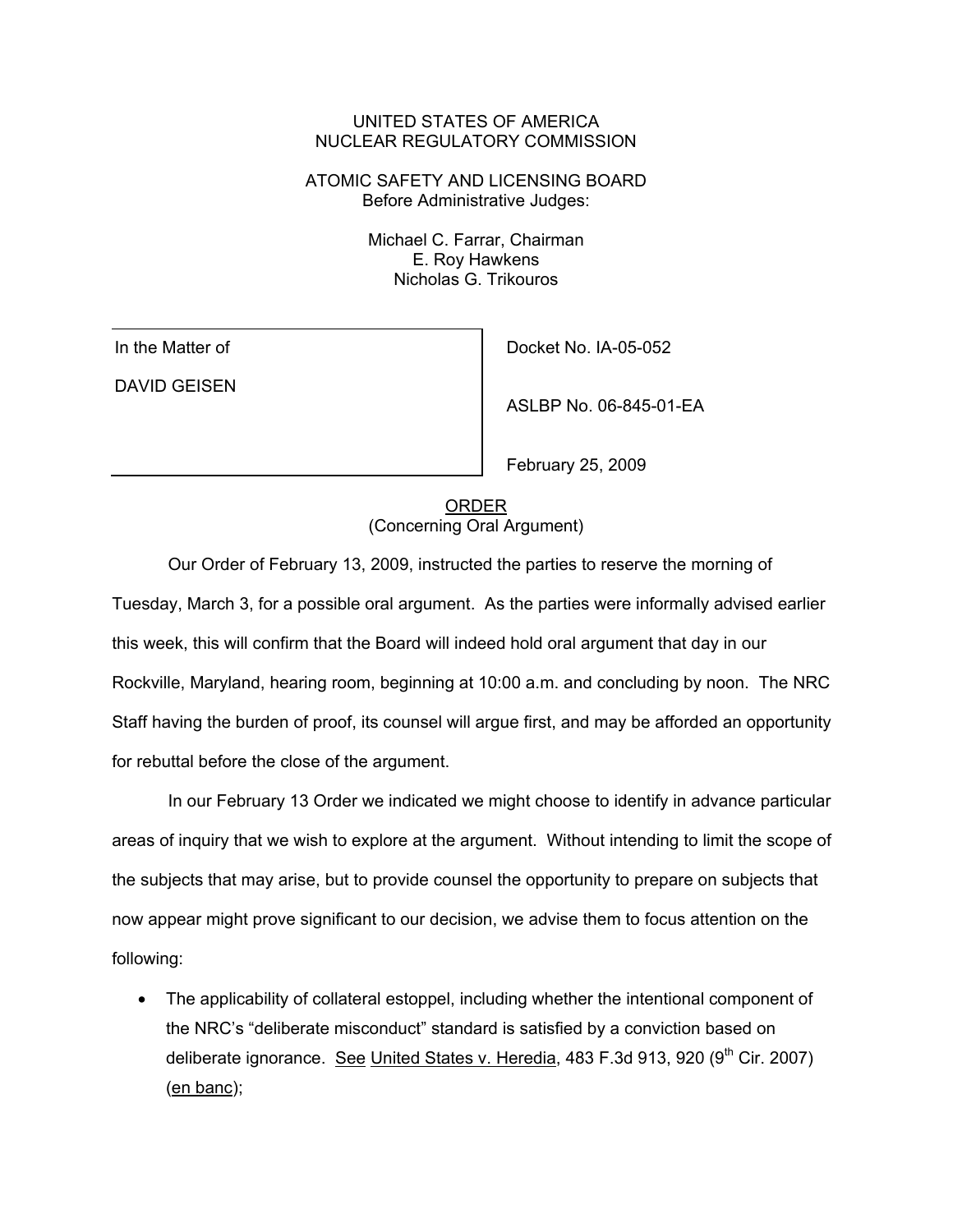- Whether, for purposes of applying collateral estoppel, it matters not if the jury concluded Mr. Geisen had knowledge to a 100% certainty, or if it concluded he had knowledge to a high probability of certainty (i.e., deliberate ignorance theory), because either conclusion satisfies the element of knowledge the Staff must show in this proceeding;
- The limitations, if any, on the Staff's claim that any due process concerns during the investigatory or enforcement phases of this case may be disregarded because the Staff is "just the prosecutor" and the Board's adjudication operates to eliminate any such concerns (NRC Staff Response to Board Questions at 8-9 (Jan. 30, 2009)), in circumstances where, because of prosecutor-induced action, over 60% of Mr. Geisen's prosecutor-imposed sentence will have been served before the Board decision can be issued;
- The applicability of doctrines from criminal cases that prosecutorial misconduct can taint a verdict notwithstanding the adjudicatory role of the court;
- For purposes of the Sarbanes-Oxley analogy, the necessity under that statute to prove actual knowledge to obtain a conviction, notwithstanding the purpose behind the law (see NRC Staff Proposed Findings of Fact and Conclusions of Law at 8 (Jan. 16, 2009));
- The significance of the testimony from the criminal trial (Staff Ex. 71) upon which the Staff relies to show Mr. Geisen's knowledge (Staff Proposed Findings at 49-50, ¶¶ 5.108, 5.110, 5.112);
- The apparent absence of any factual questions about certainty of guilt in nearly all other NRC cases in which an enforcement order was made immediately effective (see Staff Proposed Findings, Attachment 1);
- The role of determinations of demeanor credibility in our evaluation of the testimony of Mr. Geisen and other witnesses from the evidentiary hearing; and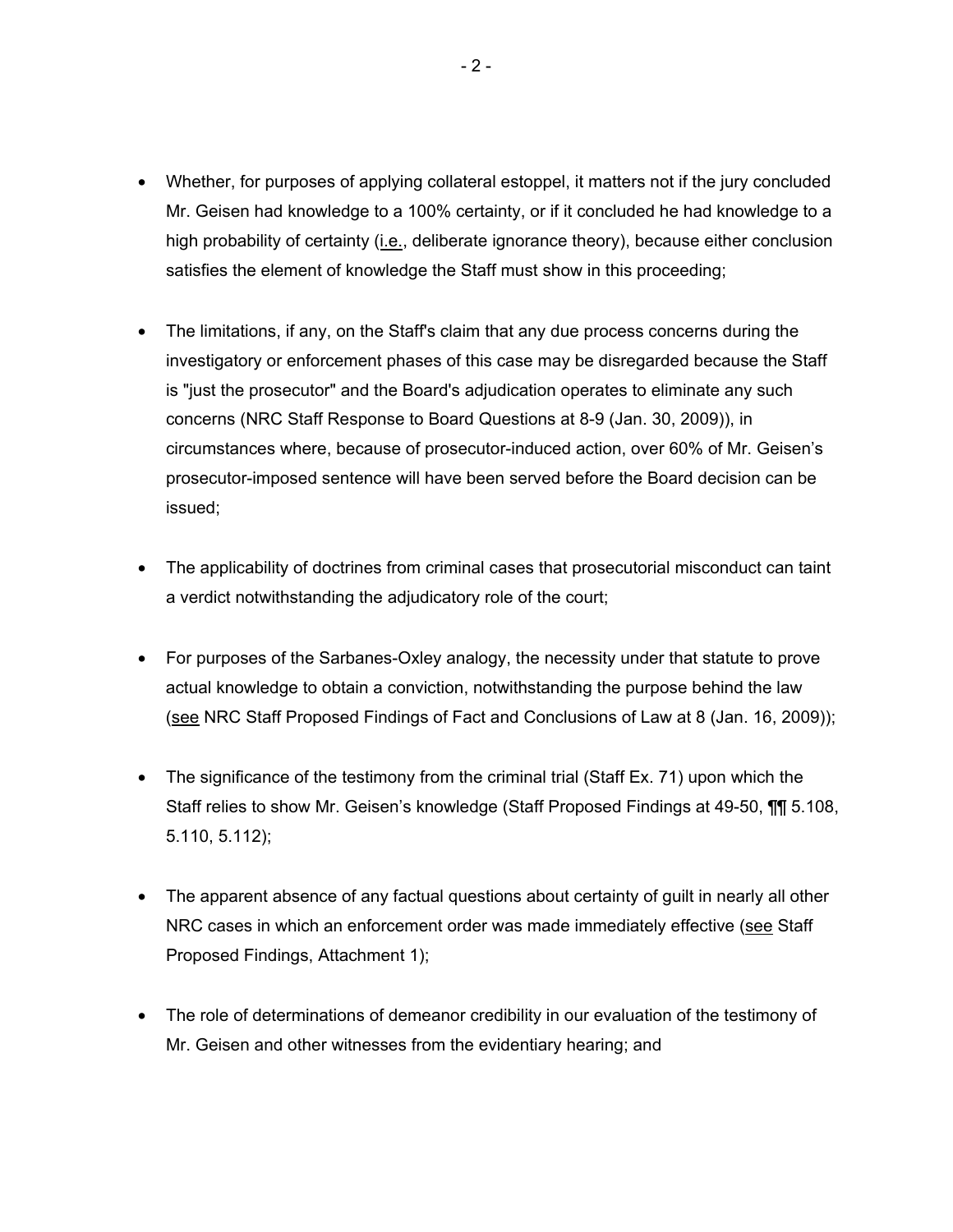• The need for the Board to reconcile the competing "truths" advanced by Mr. Martin and Mr. Geisen, assuming their demeanor and other indicia convince us that both are telling the truth as they see it.

Independent of the above questions, each party should structure its main presentation to address the deficiencies asserted by the other side to exist in its position, and to highlight the deficiencies it sees in the other side's position.

It is so ORDERED.

FOR THE ATOMIC SAFETY AND LICENSING BOARD

## */RA by E. Roy Hawkens for:/*

Michael C. Farrar, Chairman ADMINISTRATIVE JUDGE

Rockville, Maryland February 25, 2009

Copies of this Order were sent this date by e-mail transmission to counsel for Mr. Geisen and for the NRC Staff.